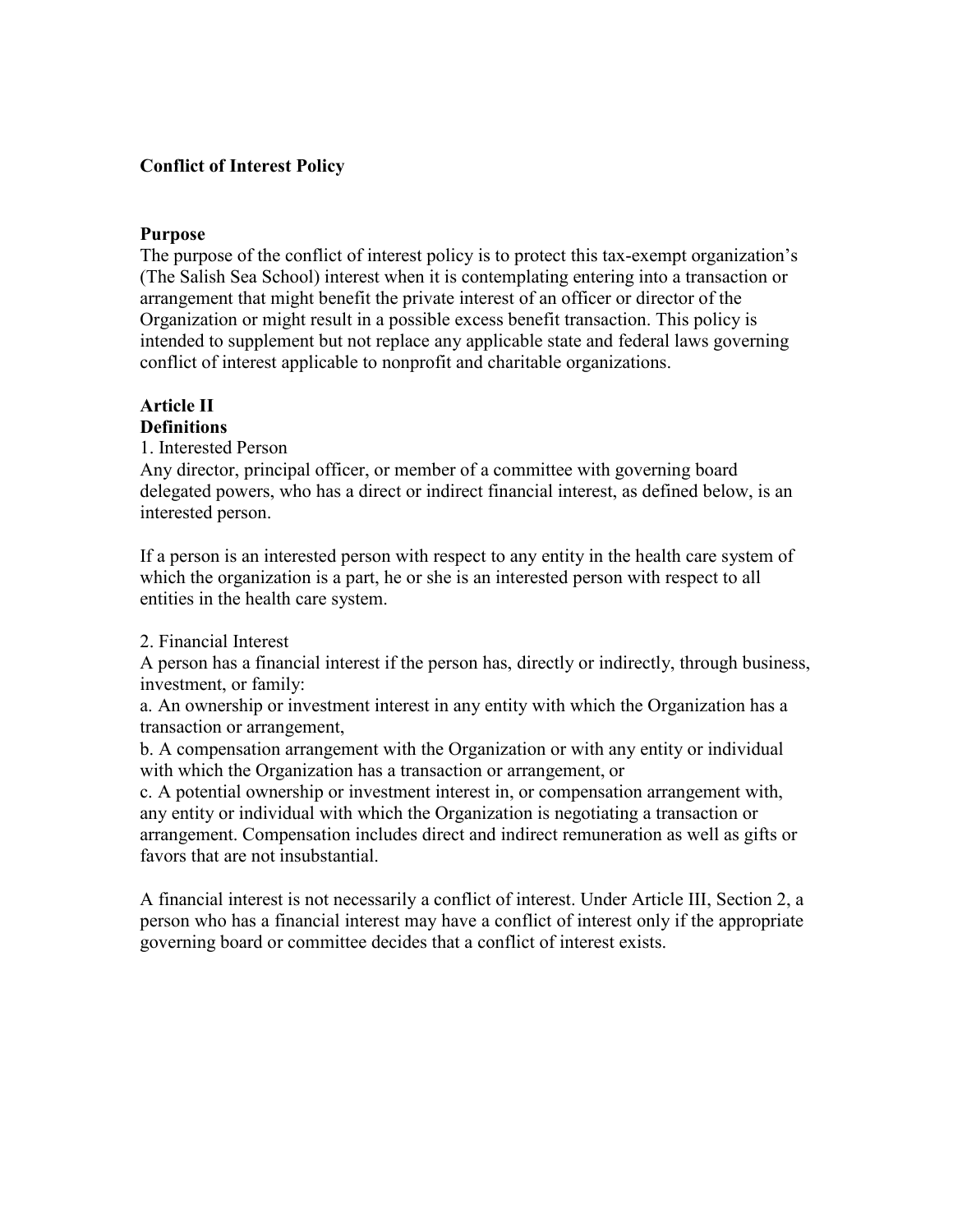## **Article III Procedures**

### 1. Duty to Disclose

In connection with any actual or possible conflict of interest, an interested person must disclose the existence of the financial interest and be given the opportunity to disclose all material facts to the directors and members of committees with governing board delegated powers considering the proposed transaction or arrangement.

## 2. Determining Whether a Conflict of Interest Exists

After disclosure of the financial interest and all material facts, and after any discussion with the interested person, he/she shall leave the governing board or committee meeting while the determination of a conflict of interest is discussed and voted upon. The remaining board or committee members shall decide if a conflict of interest exists.

### 3. Procedures for Addressing the Conflict of Interest

a. An interested person may make a presentation at the governing board or committee meeting, but after the presentation, he/she shall leave the meeting during the discussion of, and the vote on, the transaction or arrangement involving the possible conflict of interest.

b. The chairperson of the governing board or committee shall, if appropriate, appoint a disinterested person or committee to investigate alternatives to the proposed transaction or arrangement.

c. After exercising due diligence, the governing board or committee shall determine whether the Organization can obtain with reasonable efforts a more advantageous transaction or arrangement from a person or entity that would not give rise to a conflict of interest.

d. If a more advantageous transaction or arrangement is not reasonably possible under circumstances not producing a conflict of interest, the governing board or committee shall determine by a majority vote of the disinterested directors whether the transaction or arrangement is in the Organization's best interest, for its own benefit, and whether it is fair and reasonable. In conformity with the above determination it shall make its decision as to whether to enter into the transaction or arrangement.

## 4. Violations of the Conflicts of Interest Policy

a. If the governing board or committee has reasonable cause to believe a member has failed to disclose actual or possible conflicts of interest, it shall inform the member ofthe basis for such belief and afford the member an opportunity to explain the alleged failure to disclose.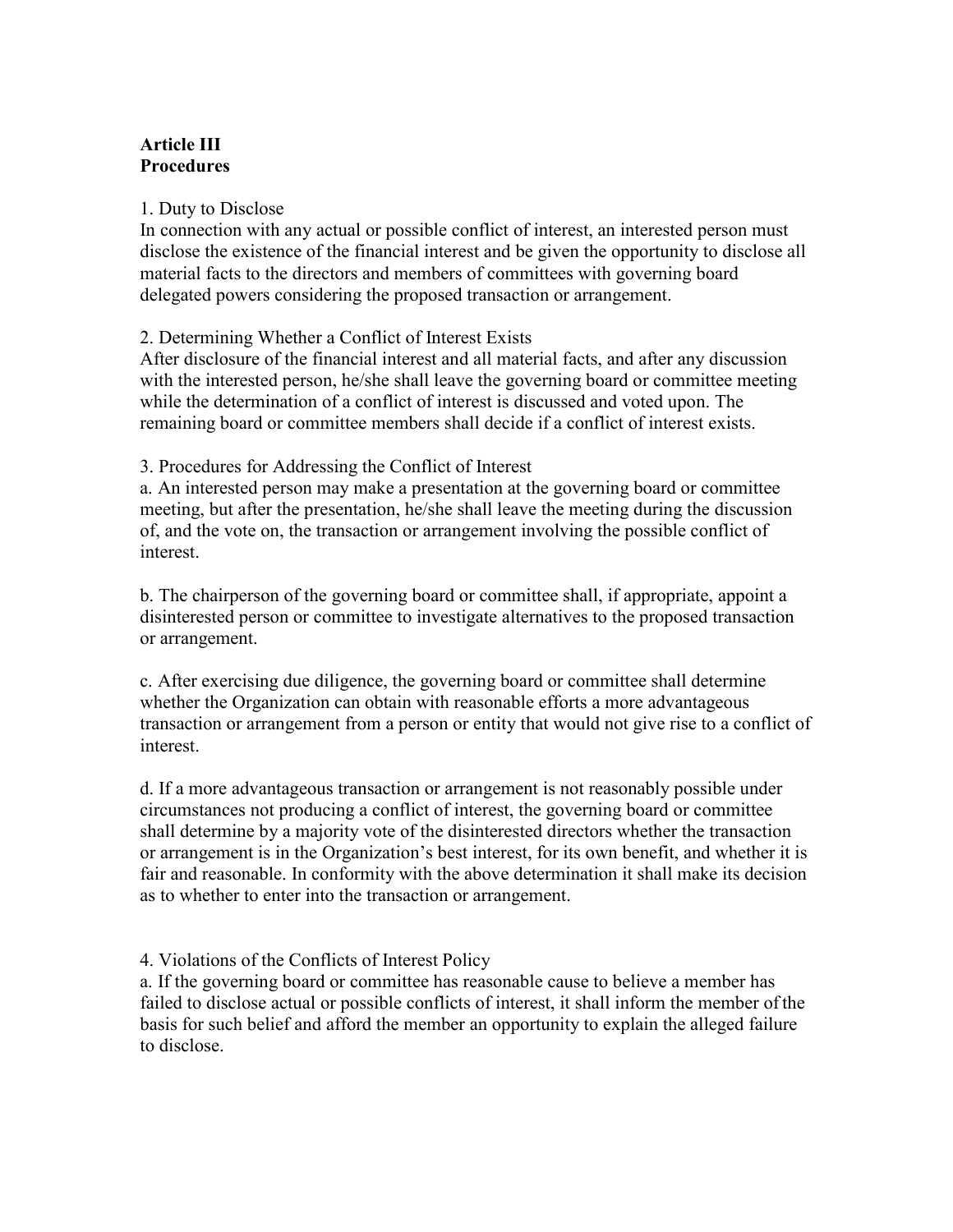b. If, after hearing the member's response and after making further investigation as warranted by the circumstances, the governing board or committee determines the member has failed to disclose an actual or possible conflict of interest, it shall take appropriate disciplinary and corrective action.

# **Article IV Records of Proceedings**

The minutes of the governing board and all committees with board delegated powers shall contain:

a. The names of the persons who disclosed or otherwise were found to have a financial interest in connection with an actual or possible conflict of interest, the nature of the financial interest, any action taken to determine whether a conflict of interest was present, and the governing board's or committee's decision as to whether a conflict of interest in fact existed.

b. The names of the persons who were present for discussions and votes relating to the transaction or arrangement, the content of the discussion, including any alternatives to the proposed transaction or arrangement, and a record of any votes taken in connection with the proceedings.

## **Article V**

### **Compensation**

a. A voting member of the governing board who receives compensation, directly or indirectly, from the Organization for services is precluded from voting on matters pertaining to that member's compensation.

b. A voting member of any committee whose jurisdiction includes compensation matters and who receives compensation, directly or indirectly, from the Organization for services is precluded from voting on matters pertaining to that member's compensation. c. No voting member of the governing board or any committee whose jurisdiction includes compensation matters and who receives compensation, directly or indirectly, from the Organization, either individually or collectively, is prohibited fromproviding information to any committee regarding compensation.

## **Article VI**

#### **Annual Statements**

Each director, principal officer and member of a committee with governing board delegated powers shall annually sign a statement which affirms such person:

a. Has received a copy of the conflicts of interest policy,

b. Has read and understands the policy,

c. Has agreed to comply with the policy, and

d. Understands the Organization is charitable and in order to maintain its federal tax exemption it must engage primarily in activities which accomplish one or more of its taxexempt purposes.